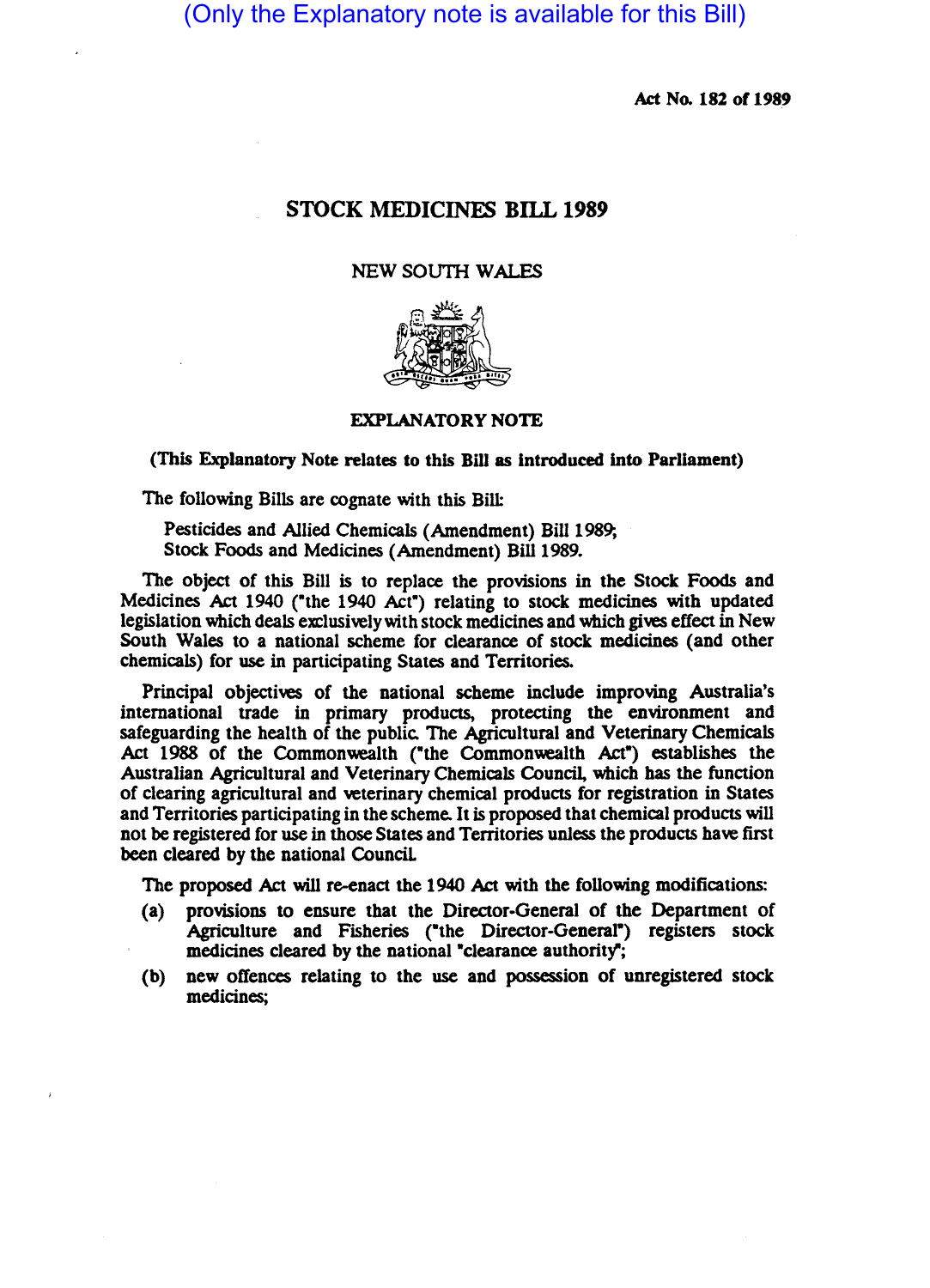- (c) increased penalties for offences relating to stock medicines;
- (d) expansion of inspectors' powers to investigate possible offences relating to stock medicines.

## PART 1 • PRELIMINARY

Clause 1 specifies the short title of the proposed Act.

Clause 2 provides for the proposed Act to commence on a day or days to be appointed by proclamation.

Clause 3 contains definitions for the purposes of the proposed Act. "Stock medicine" is defined in similar terms to those used in the definition of "veterinary chemical product" in the Commonwealth Act. However, the Commonwealth term does not include a vaccine whereas "stock medicine" does.

Clause 4 empowers the Minister, by Older published in the Government Gazette, to declare a person or body of a national character to be the "clearance authority" for the purposes of the proposed Act. It is intended to declare the Australian Agricultural and Veterinary Chemicals Council the clearance authority.

Clause 5 makes it clear that if a substance or organism is registered as a stock medicine under the proposed Act, it is not required to be registered also as a pesticide under the Pesticides and Allied Chemicals Act 1978 (to be renamed the Pesticides Act 1978).

Clause 6 makes it clear that if an activity is expressly authorised or permitted by or under the Poisons Act 1966 or the Pesticides and Allied Chemicals Act 1978, the activity cannot constitute an offence against the proposed Act. For example, possession of an unregistered stock medicine, which would otherwise be an otlence under the proposed Act, will not be an offence if authorised by the Secretary of the Depanment of Health under the Poisons Act 1966.

## PART 2 • REGISTRATION OF STOCK MEDICINES

## Division 1 • General

Proposed Division 1 substantially follows section 13 (1)-(28) (registration of stock medicines) and section 15 (applications for registration) of the 1940 Act.

Clause 7 provides for applications for registration of stock medicines to be made to the Director-General

An application is to be accompanied by an application fee and a fee for the relevant 3 year registration period (or a proponion of that fee if registration is sought after the first year of the registration period).

ÿ

Clause 8 provides for applications for renewal of registration to be made to the Director-General. Generally, applications for renewal of registration must be made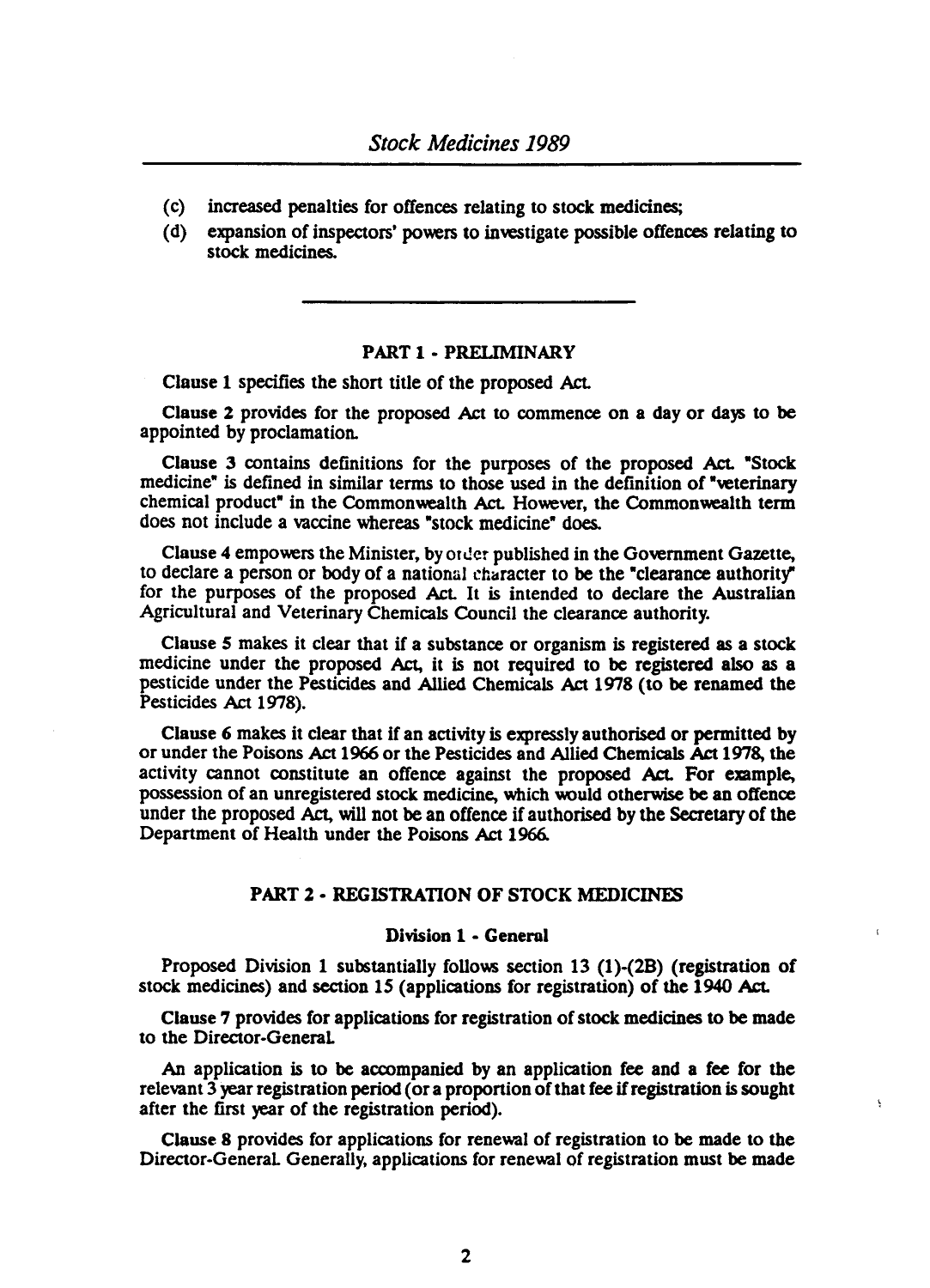at least 60 days before a new registration period of 3 years commences, but the Director-General has a discretion to accept late applications.

Clause 9 enables the Director-General to obtain advice from the Stock Medicines Board about applications for registration or renewal of registration. The Board must state its reasons if it recommends refusal of an application.

Cllause 10 authorises the Director-General to register or refuse to register or renew the registration of a stock medicine.

### Division 2 • Additional requirements for registration when there is a clearance authority

Proposed Division 2 provides the legislative framework for giving effect to the scheme for national assessment of the suitability of stock medicines for use in participating States and Territories.

Clause 11 provides that the proposed Division applies to registration of a stock medicine only when there is a clearance authority and application may be made to that authority for clearance of the stock medicine. (It appears that the proposed clearance authority, the Australian Agricultural and Veterinary Chemicals Council, will not be concerned with clearance of medicines for domestic animals).

Clause 12 restricts the Director-General's discretion in deciding applications for registration of stock medicines when there is a clearance authority declared under proposed section 4. Generally, the Director-General may register a stock medicine only if it has first been cleared for registration. This does not apply, however, if the Minister considers registration is in the interests of New South Wales having regard to:

- whether the control or eradication of the disease or pest at which it is aimed is of economic Significance to New South Wales;
- whether the stock medicine will reduce the population of organisms resistant to similar stock medicines;
- whether use of the stock medicine is desirable because of climatic or soil 'conditions or farming practices in New South Wales.

Clause 13 requires the Director-General to register a stock medicine that has been cleared for registration by the clearance authority. Again, if the Minister considers refusal of registration in the interests of New South Wales after taking into account considerations similar to those mentioned above or because of human health or environmental considerations notified to the Minister, the Director-General may refuse to register the stock medicine.

Clause 14 enables the Director-General, when registering a stock medicine, to approve an experimental or small scale use of the stock medicine even though its certlificate of clearance does not indicate that such a use has been approved by the clearance authority.

#### Division 3 • Duration of registration

Clause 15 provides for registration of stock medicines, in general, for 3 year periods (following section 13 (5) of 1940 Act). However, if the clearance authority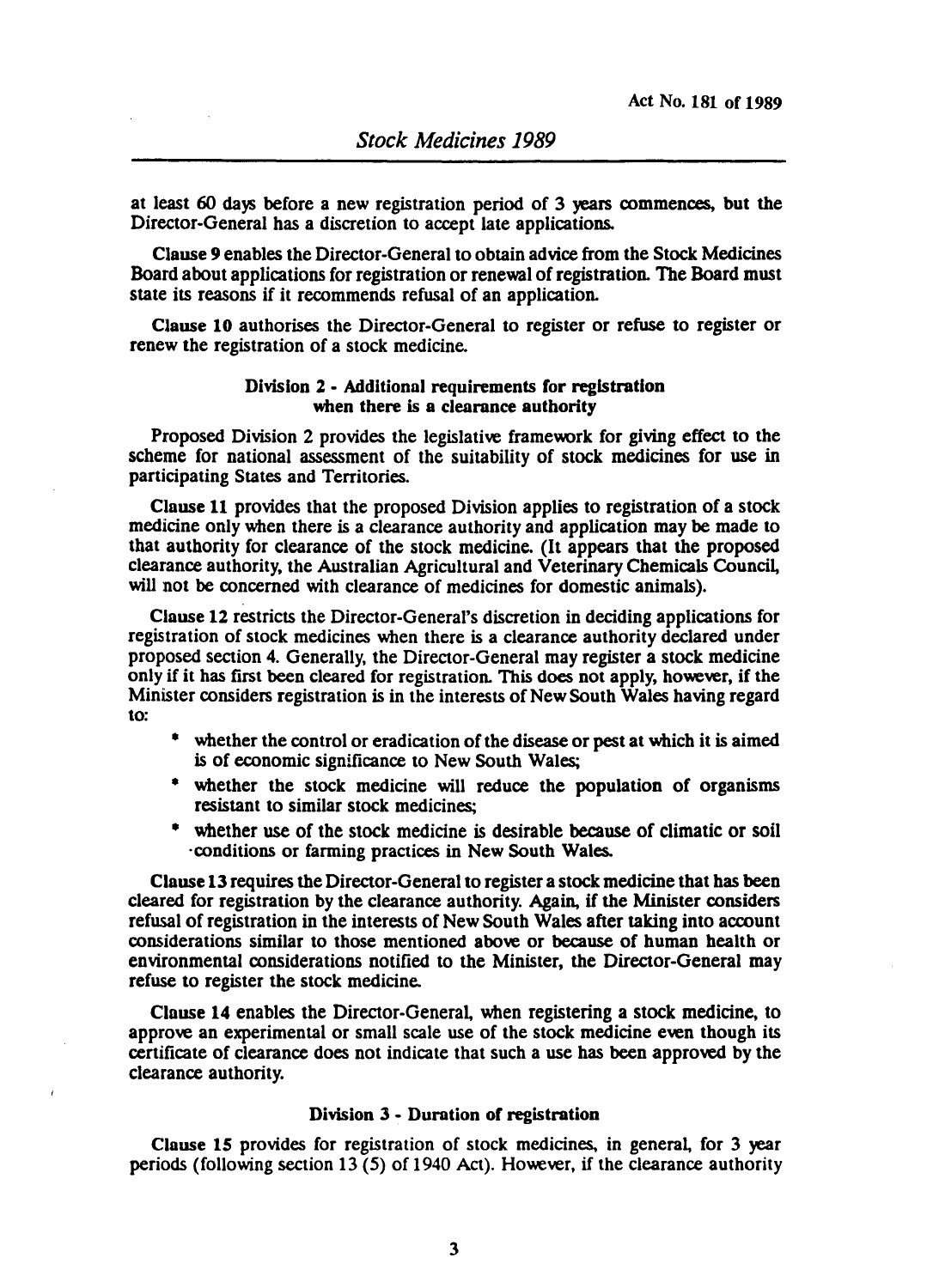has cleared the stock medicine only for a shorter period, the stock medicine may be registered only for that period.

Clause 16 provides for review of registration of stock medicines by the Stock Medicines Board. The Board may recommend cancellation of registration if it would not have recommended registration had an application for registration been made at the time of review. It may also recommend suspension of registration until cancellation takes effect. Clause 16 basically follows section  $15A(1)$ , (2) and (5) of the 1940 Act.

Clause 17 authorises the Director-General to cancel registration of a stock medicine on the recommendation of the Stock Medicines Board (following section ISA(3) and (4) of the 1940 Act). However, the Director-General may not cancel any registration if there is a current clearance of the stock medicine for registration, except where the Minister determines that it is in the interests of New South Wales to do so.

Clause 18 provides (as does section  $15A(4)$  of the 1940 Act) that cancellation of registration of a stock medicine takes effect at the end of the period allowed for an appeal against the cancellation or, if an appeal is lodged, when it is dismissed or withdrawn.

Clause 19 empowers (as does section ISA (6) of the 1940 Act) the Director-General, on the recommendation of the Stock Medicines Board, to suspend the registration of a stock medicine for not more than 90 days.

Clause 20 requires the Director-General to cancel the registration of a stock medicine following withdrawal of clearance for the stock medicine by the clearance authority. Again, an exception is provided where the Minister determines it is in the interests of New South Wales that the stock medicine remain registered.

Clause 21 imposes a new requirement on the Director-General to publish a notice of cancellation of registration of a stock medicine in at least one newspaper circulating generally throughout New South Wales, together with instructions and warnings for disposing of the stock medicine. Clause 21 is similar to provisions in the Pesticides and Allied Chemicals Act 1978.

Clause 22 requires the Director-General also to publish notice of suspension of registration of a stock medicine in at least one newspaper.

### Division 4 • Appeals

Clause 23 requires the Director-General to serve written notice of a refusal to register or to renew the registration of a stock medicine, or of a cancellation of registration, on the applicant (or last applicant) for registration or its renewaL Clause 23 follows section 16 (1) of the 1940 Act.

Clause 24 confers on an applicant for registration or renewal of registration the right to appeal to the District Court against a refusal to register a stock medicine or a cancellation of registration of a stock medicine. There is no right of appeal against a refusal to register when there is a clearance authority and the clearance authority has refused to clear the stock medicine.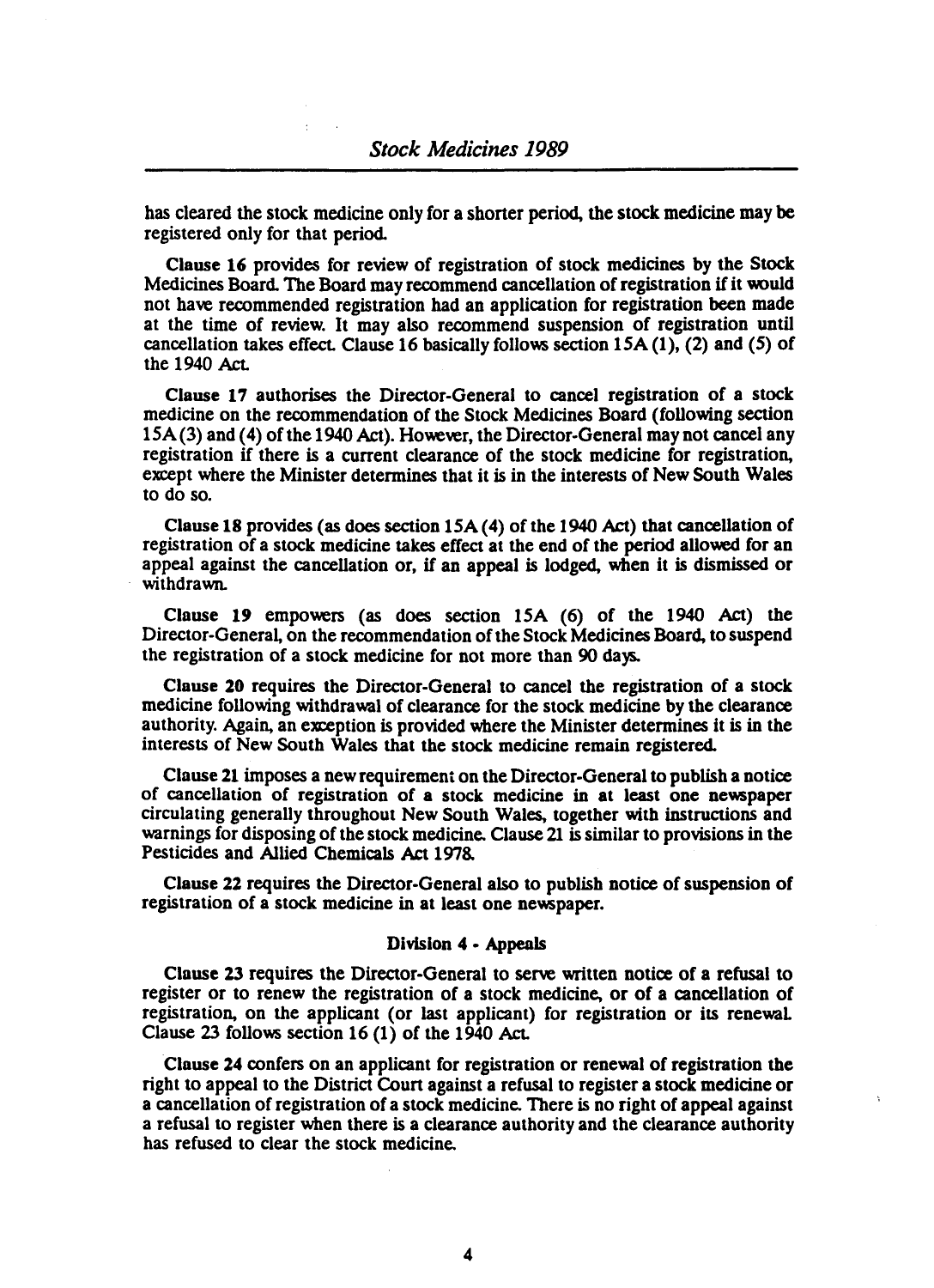Clause 25 provides for the District Court Judge hearing an appeal under proposed Division 4 to be assisted by 2 assessors who are to be the Dean of the Faculty of Veterinary Science at Sydney University and a veterinary surgeon appointed by the Minister. Clause 25 follows section 16 (3), (6), (7) and (8) of the 1940 Act.

Clause 26 empowers the District Court to award costs in an appeal under proposed Division 4 (following section 16 (5) of the 1940 Act).

Clause 27 provides that a decision of the District Court on an appeal under proposed Division 4 is binding on the Director-General and the appellant and is to be given effect to accordingly (following section 16 (4) of the 1940 Act).

### Division 5 • Supplementary

Clause 28 creates an offence (with a maximum penalty of 50 penalty units  $(S5,000)$  of providing false or misleading information in an application for registration of a stock medicine.

Clause 29 requires anyone concerned in the distribution of a stock medicine to notify the Director-General if it is found to be defective.

Clause 30 empowers the Director-General to require an applicant for registration or renewal of registration to provide further information in connection with the application. Failure to provide the information may result in the Director-General's refusing the application. It will be an offence (with a maximum penalty of *SO* penalty units) to provide information that is false or misleading in response to a requirement of the Director-General Clause 30 is basically the same as section 13B of the 1940 Act.

Clause 31 prohibits the disclosure of any information relating to the composition of a stock medicine which is obtained in the course of administering the proposed Act Contravention of the prohibition will be an offence with a maximum penalty of 200 penalty units (S20,000). Clause 31 is based on section 14 of the 1940 Act.

#### PART 3 • PERMITS AND OTHER AUTHORISATIONS

Proposed Part 3 contains new provisions which empower the Director-General to issue permits and to make orders that authorise activities which would otherwise constitute offences against the proposed Act. The new provisions are similar to those contained in the Pesticides and Allied Chemicals Act 1978 and are included as a consequence of the creation of new offences relating to the possession and use of unregistered stock medicines.

Clause 32 authorises the Director-General to issue a permit to do or omit to do anything which would otherwise constitute an offence against the proposed Act or regulations made under it

Clause 33 enables any person to whom a permit applies to do anything that is specified in the permit. A permit will apply to: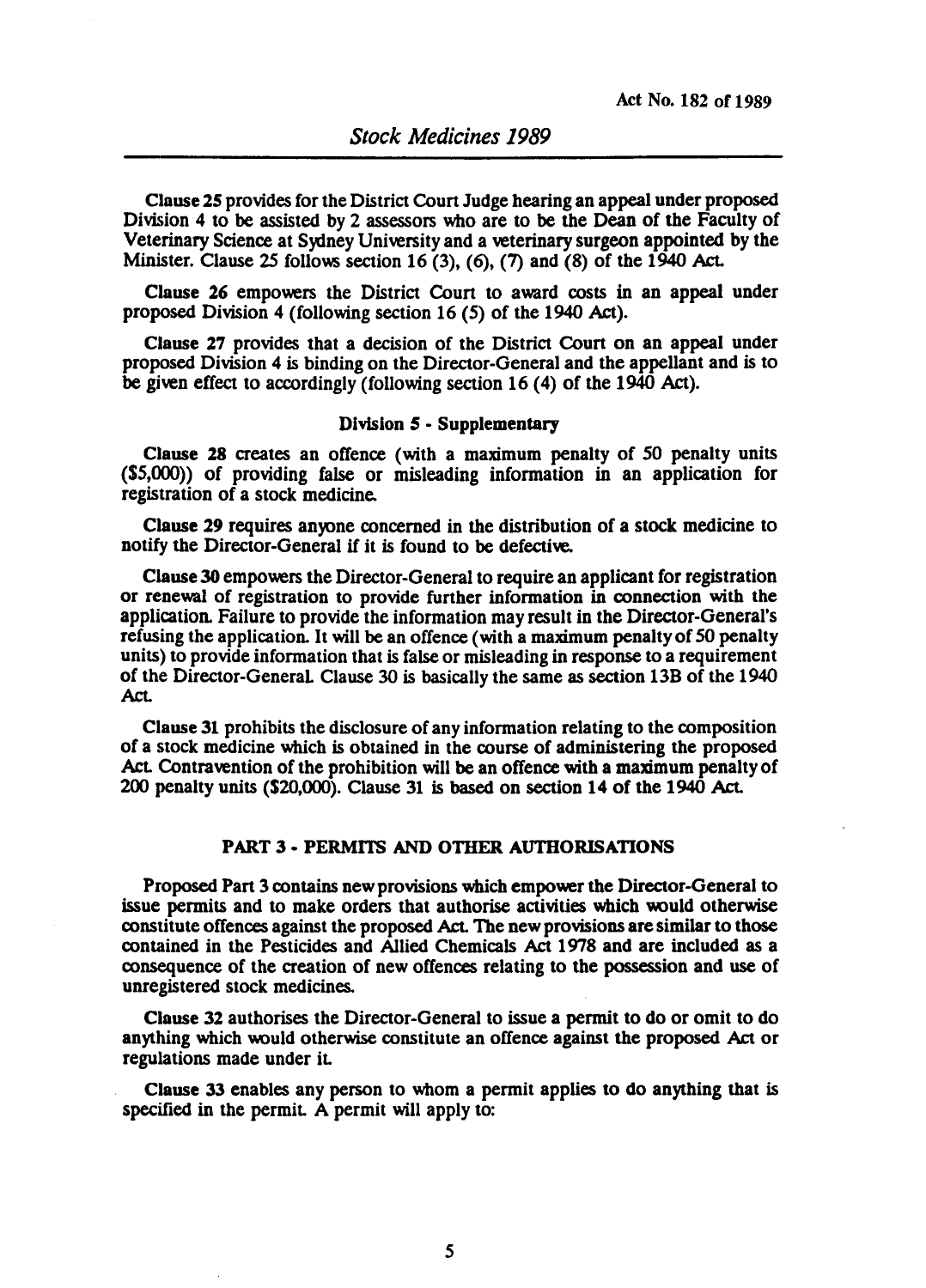- the person to whom the permit is issued;
- an employee of the person;
- if the person is a corporation, a director of the corporation.

Clause 34 authorises the Director-General, with the Minister's consent, to make an order (to be known as a stock medicines order) that authorises everyone or persons of a specified class to do or omit to do anything that would otherwise constitute an offence against the proposed Act or regulations made under it

Clause 35 enables any person to whom an order relates to do anything specified in the order.

## PART 4 - STOCK MEDICINES BOARD

Proposed Part 4 (clause 36) establishes a Stock Medicines Board, comprising the same persons as those on the present Board established by the 1940 Act, namely specified officers of the Depanment of Agriculture and Fisheries, the Chief Pharmacist of the Department of Health and a veterinary surgeon appointed by the Minister.

Clause 36 also gives effect to Schedule 1 which contains provisions relating to the members and procedure of the Board. The provisions of clause 36 and proposed Schedule 1 basically follow section 12 of the 1940 Act

### PART *5* • CONTROL OF STOCK MEDICINES

Clause 37 creates new offences (with a maximum penalty of 200 penalty units (\$20,000) or 400 penalty units (\$40,000) for a corporation) relating to possession of stock medicines. Possession of an unregistered stock medicine will be an offence unless it has been prescribed by a veterinary surgeon to treat a particular animal under his or her care. Also, veterinary surgeons and pharmacists will be able to keep unregistered stock medicines. It will also be an offence for a person to possess any stock medicine that is or contains a substance contained in Schedule 4 of the Poisons List if it was supplied in contravention of the Poisons Act 1966.

Clause 38 makes it an offence (with a maximum penalty of 200 penalty units or 400 penalty units for a corporation):

- (a) for anyone to use an unregistered stock medicine on an animal that is of a food producing species; or
- (b) for a person other than a veterinary surgeon to use an unregistered stock medicine on any other stock, unless the stock medicine has been prescribed by a veterinary surgeon to treat a panicular animal and the person uses the stock medicine in accordance with the veterinary surgeon's instructions.

Clause 39 makes it an offence (with a maximum penalty of 200 penalty units):

(a) for anyone to use a registered stock medicine on an animal that is labelled "not for use in food producing animals" contrary to the label unless authorised by a permit or an order; or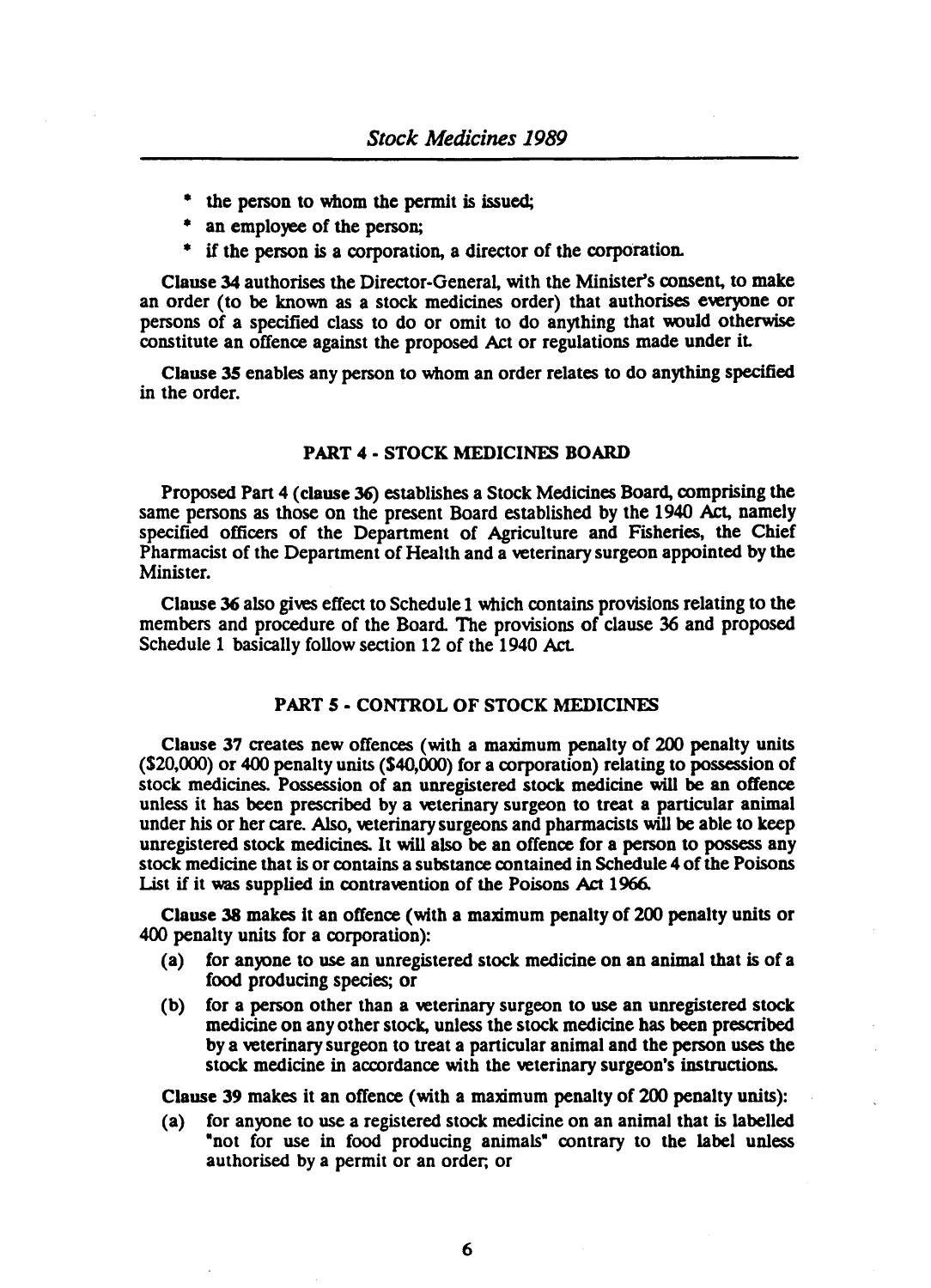(b) for a person other than a veterinary surgeon to use a registered stock medicine contrary to any other instructions that the stock medicine is required or permitted to have on it, unless the person uses the stock medicine in accordance with the instructions of a veterinary surgeon or as required by an order made under the proposed Act.

Clause 40 makes it an offence (with a maximum penalty of 200 penalty units) for a veterinary surgeon to prescribe or supply an unregistered stock medicine or a registered stock medicine for use in a manner contrary to the instructions that the stock medicine is required to have on it, unless the veterinary surgeon gives instructions relating to specified matters (such as the withholding period, frequency of treatment and manner of administration).

Clause 41 creates offences relating to the sale of stock medicines (with maximum penallties of 200 penalty units or 400 penalty units for a corporation). Clause 41 substantially follows section 18 of the 1940 Act. The following will be offences:

- sale of an unregistered stock medicine (other than one prescribed by a veterinary surgeon);
- sale of an adulterated stock medicine;
- sale of a stock medicine that does not comply with a standard prescribed for the stock medicine by the regulations;
- sale of a stock medicine with a claim as to its efficacy for a use that is not required or permitted under the proposed Act to be specified on its label when sold.

Clause 42 provides that it is a defence to certain prosecutions under the proposed Act relating to unregistered stock medicines that the defendant did not know the stock medicine concerned was unregistered.

Clause 43 creates offences (with maximum penalties of 200 penalty units or 400 penalty units for a corporation) relating to advertising of stock medicines. Clause 43 substantially follows section 19 of the 1940 Act. The following will be offences:

- contravention of a prohibition or requirement made by the regulations relating to advertising;
- making or publishing a claim as to the efficacy of a stock medicine for a use other than a use for which it is registered;
- making or publishing a claim about a stock medicine that is false or misleading.

Clause 44 makes it an offence (with a maximum penalty of 50 penalty units (\$5,000» to sell a package of a registered stock medicine unless the package has on it the paniculars prescribed by the regulations. Where the clearance authority has issued a certificate of clearance for the stock medicine, the stock medicine must also have on it when sold details relating to its use (including warnings) set out in the cenificate. Clause 44 is based on section 17 (1) and (3) (a) of the 1940 Act.

Cllause 45 makes it an offence (with a maximum penalty of 50 penalty units) to sell a package of a registered stock medicine which has on it, or to publish material which contains, words or other matter that is prohibited by the regulations or a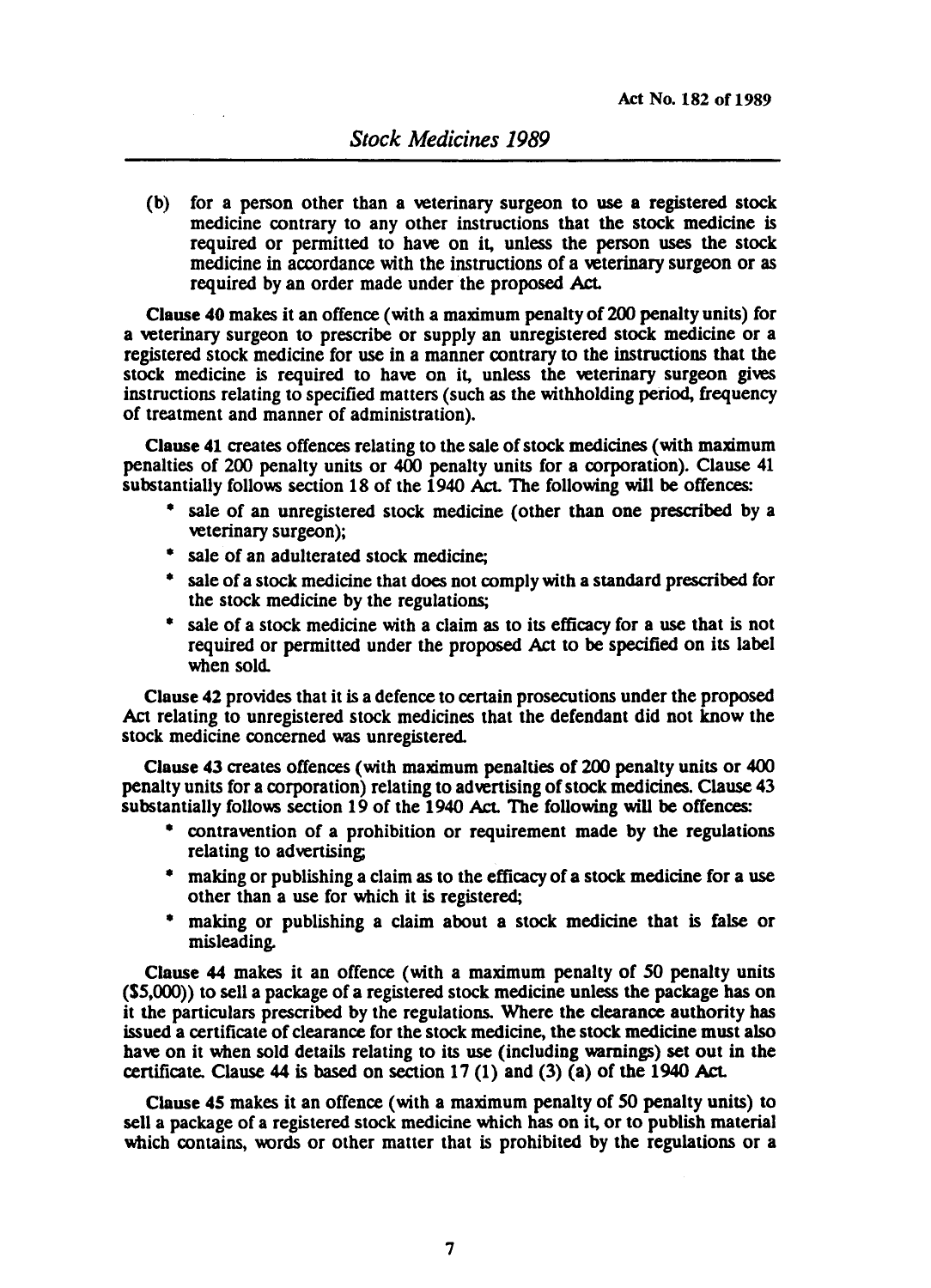reference to the proposed Act. Clause 44 has the same effect as section 17 (2) and (3) (b) of the 1940 Act

Clause 46 empowers the Director-General to make orders that ban or control the supply of stock medicines, or their use, or require suppliers to recall stock medicines if the Director-General believes that the stock medicines are endangering the health of the public, consumers of food or persons exposed to the stock medicines, are causing undue hazard to the environment or are making stock ill The clause follows section 19A of the 1940 Act, except in the following respects:

- orders may be made prohibiting use of stock medicines;
- orders can be made because of danger caused by stock medicines to the environment;
- orders which apply generally are to be published in at least one newspaper circulating generally throughout New South Wales;
- <sup>\*</sup> the penalty for contravening an order is increased from \$1,000 to 200 penalty units or 400 penalty units for a corporation.

Clause 47 provides that an order made under proposed section 46 is to remain in force for the period specified in the order or until revoked.

Notice of such an order must be laid before each House of Parliament and each such order is subject to disallowance in the same way as a regulation or other statutory rule.

## PART 6 - GENERAL

Proposed Part 6 substantially follows the provisions of Part 4 (general provisions) of the 1940 Act

Clause 48 empowers the Director-General to authorise New South Wales or Commonwealth public servants or members of the Police Force to be inspectors for the purposes of the proposed Act. Clause 48 is equivalent to section 20  $(1)$  (a) of the 1940 Act

Clause 49 empowers the Director-General to authorise suitably qualified and experienced persons to be analysts for the purposes of the proposed Act Clause 49 is equivalent to section 20 (1) (b) of the 1940 Act, but also provides that an analysis carried out under the supervision of an analyst is to be treated as having been carried out by the analyst.

Clause 50 confers powers on inspectors, such as powers of entry and search. The proposed section substantially follows section 21 of the 1940 Act, but also confers the follOwing additional powers on inspectors:

- power to seize and remove any substance or article that the inspector believes to be a stock medicine or container for a stock medicine involved in a contravention of the proposed Act or regulations;
- power to direct certain persons to keep a seized substance or article in a place where the danger of the stock medicine to people or the environment is minimised;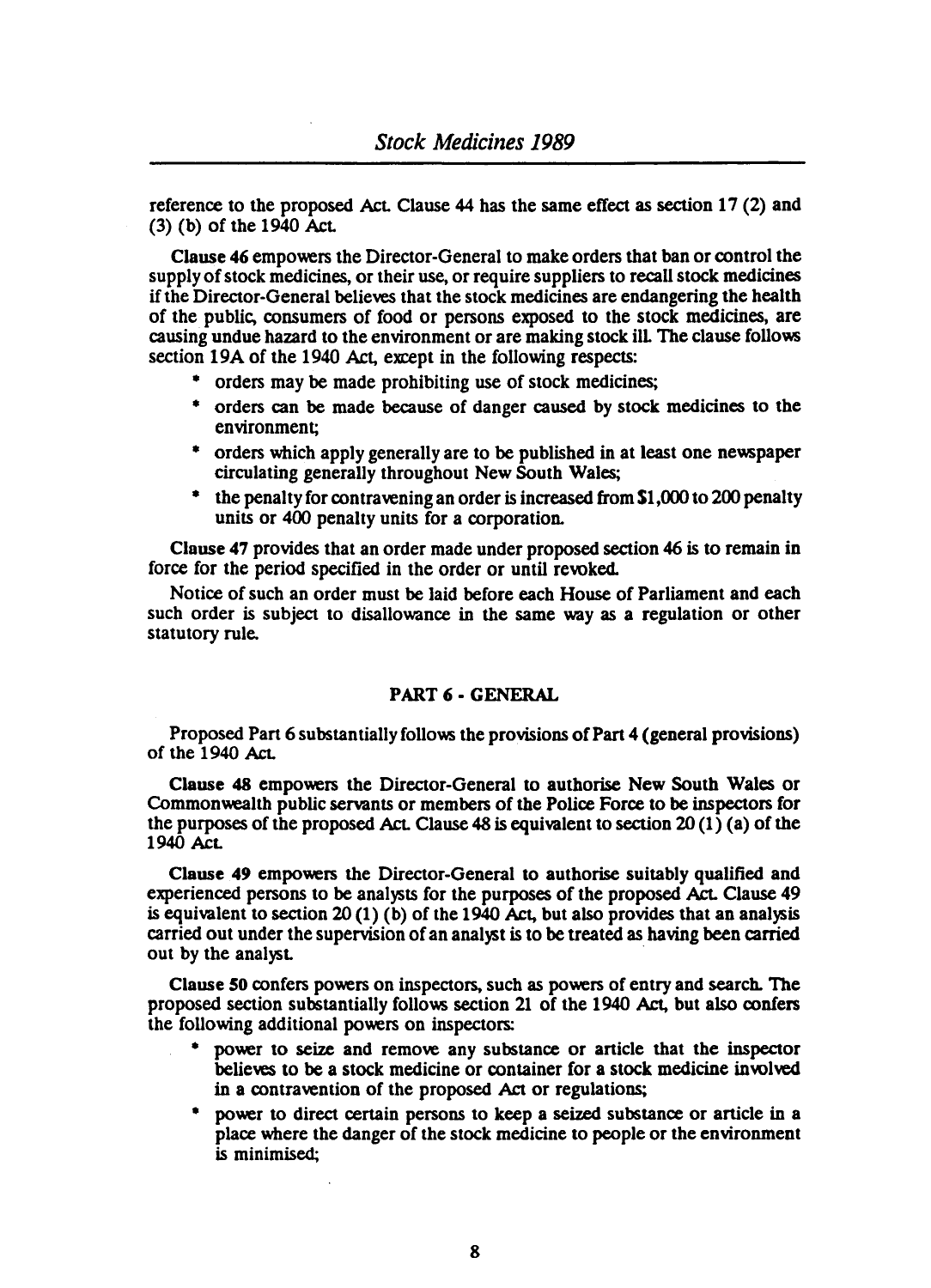- power to destroy, with the consent of the Minister, a stock medicine that is considered dangerous;
- power to destroy a stock medicine without the consent of the Minister where there is imminent danger to people, animals or the environment.

Clause 51 provides for the issue of a search warrant, which will be necessary if an inspector intends to enter a dwelling to carry out investigations into a suspected contravention of the proposed Act or regulations made under iL

Clause 52 provides for the retention and disposal of property seized by an inspector under proposed section SO. During the 6 month period after seizure, the property concerned may be retained or returned to the person from whom it was seized At the end of that period, the property must be returned to its apparent owner unless it has been forfeited to the Crown or an application for its forfeiture has been advertised.

Clause 53 makes it an offence (with a maximum penalty of 200 penalty units or 400 penalty units for a corporation) to tamper with a sample of a stock medicine taken for analysis (following section 23 of the 1940 Act) or to tamper with an inspector's seal or fastening.

Clause 54 empowers (as does section 24 of the 1940 Act) an inspector to require a buyer or seller of stock medicine to provide information concerning any sale of stock medicine and makes it an offence (with a maximum penalty of 100 penalty units) for the buyer or seller to fail to provide the information.

Cllause 55 provides that a certificate of an analyst as to the results of an analysis of a stock medicine is to be evidence of those results without proof of the signature of the person who apparently signed the certificate. Clause SS follows section 2S of the 1940 Act.

Clause 56 provides (as does section 26 of the 1940 Act) that a court may order forfeiture to the Crown of any stock medicine concerned in an offence against the proposed Act.

Clause 57 empowers (as does section 27 of the 1940 Act) a court, on convicting a defendant for an offence against the proposed Act, to order the defendant to pay the costs of any analysis of the stock medicine concerned

Cllause 58 makes it an offence (with a maximum penalty of SO penalty units) to obstruct an inspector in the exercise of the inspectOr's functions under the proposed Act (following section 28 of the 1940 Act). A new offence of failure to obey a direction of an inspector (with a maximum penalty of SO penalty units) is also created

Clause 59 makes it an offence (with a maximum penalty of SO penalty units) to take back any stock medicine seized by an inspector (following section 30 of the 1940 Act).

Clause 60 provides for proceedings for offences against the proposed Act or regulations to be brought in a Local Court constituted by a Magistrate sitting alone or in the Supreme CourL The maximum penalty that may be imposed by a Local Court is 50 penalty units (unless the maximum penalty specified for the offence is